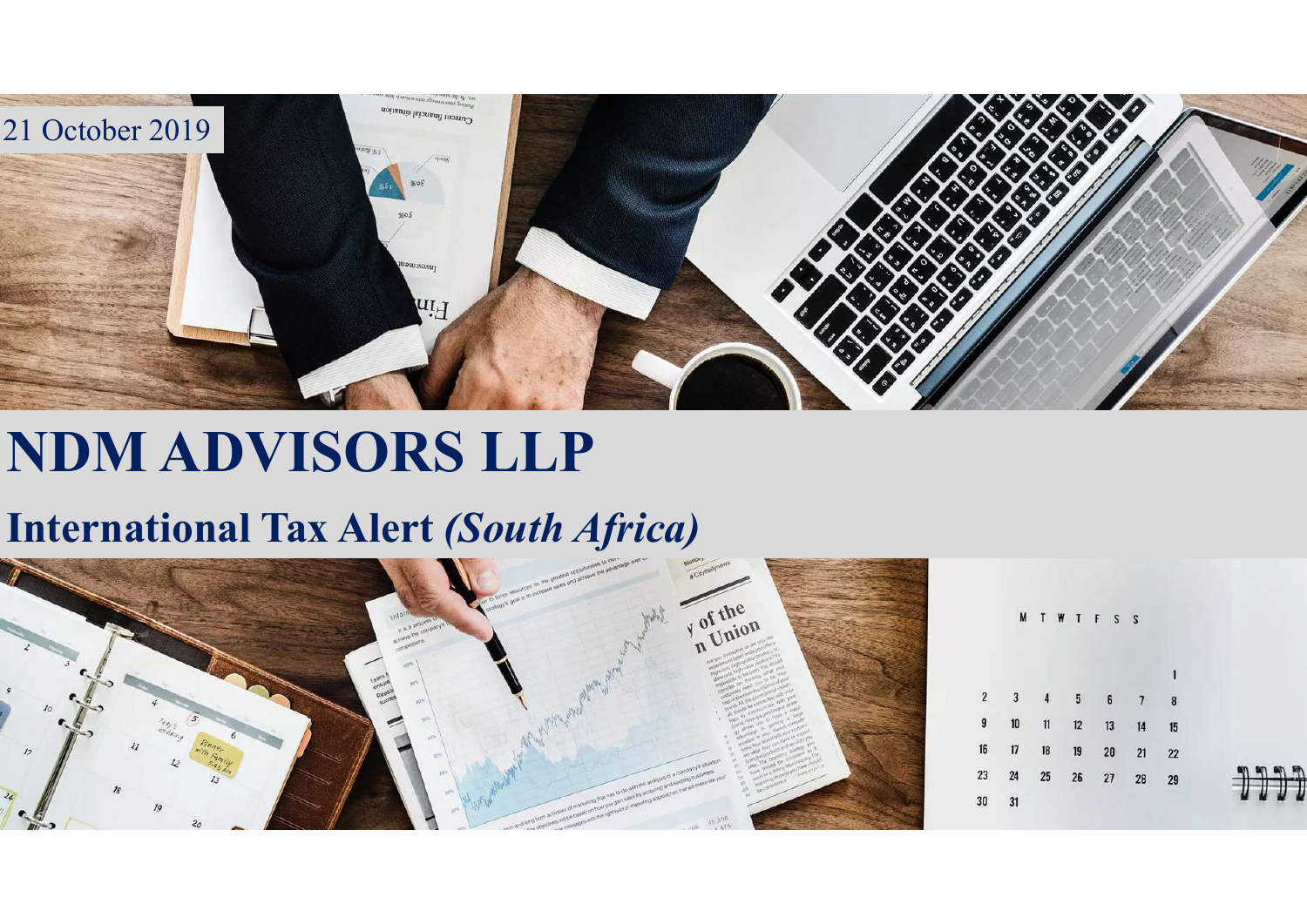# Supreme Court of South Africa - Tax consultancy fee paid by employer would be taxable as<br>perquisite in the hands of expatriate employees<br>Executive Summary Supreme Court of South Africa - Tax consultancy fee paid by employer<br>perquisite in the hands of expatriate employees<br>Executive Summary **South Africa - Tax consultary**<br> **Executive Summary**<br> **Executive Summary**<br>
This alert summarizes recent decision of the Supreme Court of Appeal of<br> *Commissioner for the South African Revenue Service (Case No. 1156/2018)*. **Executive Summary**<br> **This alert summary**<br> **Executive Summary**<br>
This alert summarizes recent decision of the Supreme Court of Appeal of South Africa ('SC') in the case of 'BMW South Africa (Pty) Ltd and The Commissioner fo

**South Africa - Tax consultancy fee paid by employer were paid to the South African Commissioner for the bands of expatriate employees**<br> **Executive Summary**<br>
This alert summarizes recent decision of the Supreme Court of **Executive Summary**<br> **Executive Summary**<br> **Executive Summary**<br> **Executive Summary**<br>
This alert summarizes recent decision of the Supreme Court of Appeal of South Africa ('SC') in the case of '*BMW South Africa (Pty) Ltd an* **consultants in respect of expatriate employees**<br> **Executive Summary**<br> **Executive Summary**<br>
This alert summarizes recent decision of the Supreme Court of Appeal of South Africa ('SC') in the case of '*BMW South Africa (Pty* **Executive Summary**<br> **Executive Summary**<br> **Executive Summary**<br> **Executive Summary**<br> **Executive Summary**<br> **EXECUTIVE SUMMA**<br> **EXECUTIVE SUMMA**<br> **EXECUTIVE SUMMA**<br> **EXECUTIVE SUMMA**<br> **EXECUTE IN A SUMMA**<br> **EXECUTE IN A SUMMA upreme Court of South Africa - Tax consultancy for expairing to the superally and Set of expatriate employees**<br> **Executive Summary**<br>
This alert summarizes recent decision of the Supreme Court of Appeal of South *A Commis* **Executive Courf of South Africa - Tax consultancy fee paid by employer would be taxable as erquisite in the hands of expatriate employees expatriate employees**  $\frac{1}{2}$  **This alsert summary.<br>This alert summarizes recent de** *spremie Court of South Africa -* Tax consultancy fee paid by employer would be taxable as requisite in the hands of expatriate employees.<br>
<u>Executive Summary</u><br>
This alert summarizes recent decision of the Supreme Court of **Executive in the hands of expatriate employees**<br> **Executive Summary**<br>
This alert summarizes recent decision of the Supreme Court of Appeal of South Africa (SCC) in the case of *HMW South Africa (Pty) 11d ond The*<br> *Ummis* **Executive Summary**<br>
This alert summarizes recent decision of the Supreme Court of Appeal of South Africa ('SC') in the case of '*BMW South Africa (Pty) 1id ond The*<br> *Commissioner for the South African Revenue Service (Ca* **Executive Summary**<br>This alert summarizes recent decision of the Supreme Court of Appeal of<br>Commissioner for the South African Revenue Service (Case No. 1156/2018)'.<br>In the aforesaid case, the SC dismissed appeal by the ap

This alert summarizes recent decision of the Supreme Court of Appeal of South Africa (SC') in the case of '*BMW South Africa (Pty) Ltd and The* Commissioner for the South African Revenue Service (Case No. 1156/2018).<br>In th Commissioner for the South African Revenue Service (Case No. 1156/2018):<br>
In the aforesaid case, the SC dismissed appeal by the appellant, BMW South Africa (Pty) Ltd ('BMWSA') and held that the payments made by it to taxe In the aforesaid case, the SC dismissed appeal by the appellant, IBMW South Africa (Pty) Ltd ('BMWSA') and held that the payments made by it to tax consultants in respect of expatriate tax compliances constituted a benefit In the aforesaid case, the SC dismissed appeal by the appellant, HMW South Africa (Pty) Ltd ('HMWSA') and held that the payments made by it to tax constructions in respect of expatrimic tax corrections and exceptingly, the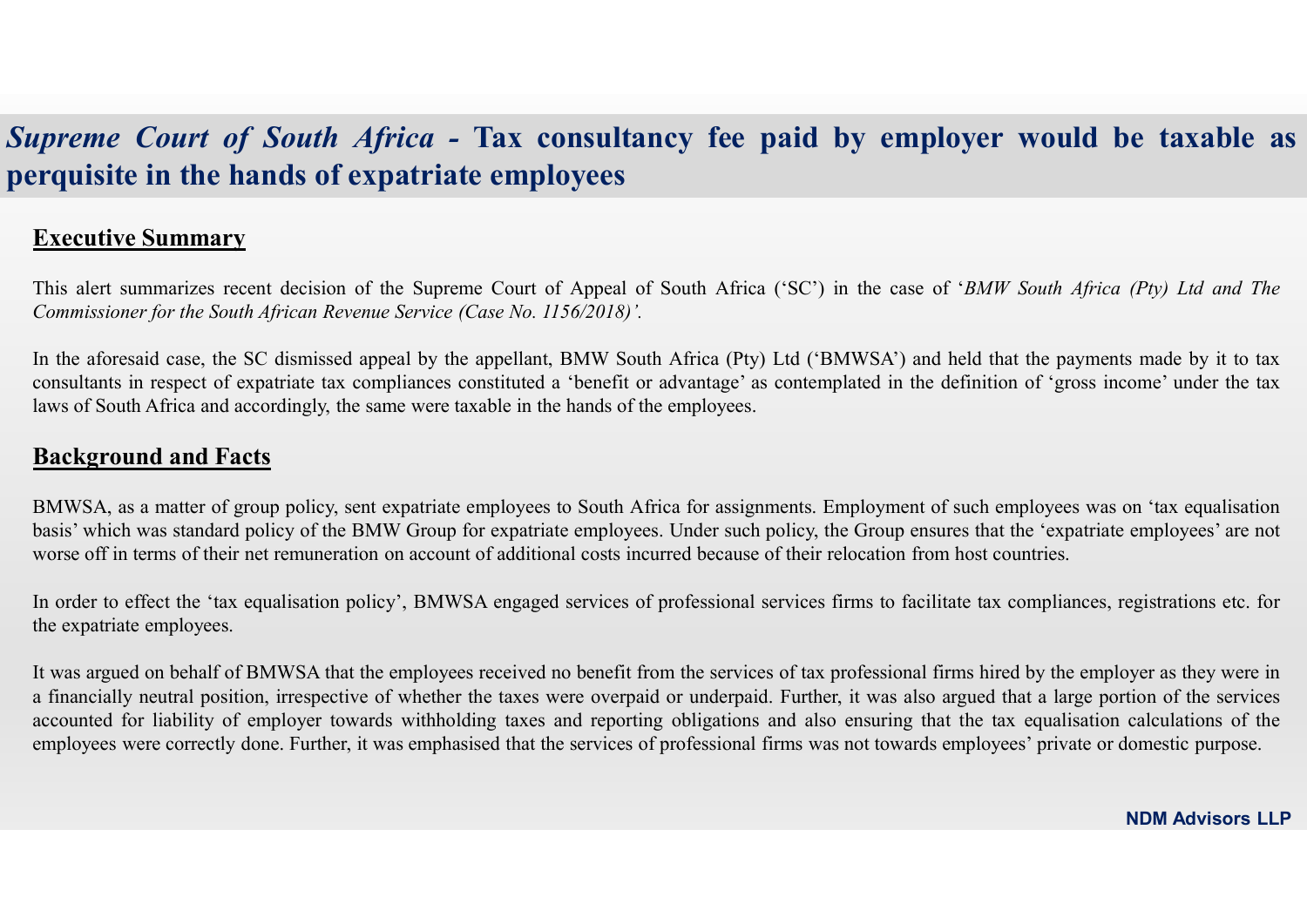## The SC rejected the argument of BMWSA that there was no link between the employment of the expatriate employees and the payment of the tax **consultants:**<br> **consultants'** fees. The SC rejected the argument of BMWSA that there was no link between the employment of the expatriate employees and the payment of the tax consultants' fees. The SC rejected the argumen **Expansion of South Africa - Tax consultancy fee paid by employer would be taxable as <br>
Frquisite in the hands of expatriate employees<br>
Decision of Supreme Court<br>
The SC rejected the argument of BMWSA that there was no lin Expresses Court of South Africa - Tax consultancy fee paid by employer would be taxable as erquisite in the hands of expatriate employees**<br> **Decision of Supreme Court**<br>
The SC rejected the argument of BMWSA that there was Supreme Court of South Africa - Tax consultancy fee paid by employer would be taxable as<br>perquisite in the hands of expatriate employees<br>Decision of Supreme Court Supreme Court of South Africa - Tax consultancy fee paid by employer<br>perquisite in the hands of expatriate employees<br>Decision of Supreme Court<br>The SC rejected the argument of BMWSA that there was no link between the employ

**South Africa - Tax consultancy fee**<br> **Proprime Court of South Africa - Tax consultancy fee**<br> **Decision of Supreme Court**<br>
The SC rejected the argument of BMWSA that there was no link between the employm<br>
consultants' fees included: **Exercise in the hands of expatriate employees**<br> **Consultancy** fee paid by employer would<br> **CONSUMBLE THEORY THEORY THEORY THEORY THEORY THEORY THEORY THEORY THEORY THEORY THEORY THEORY THEORY CONSULTABLY<br>
The SC rejected** 

- 
- 
- 
- 

**Example 2018 19 Constraint Constrainer Court of South Africa - Tax consultancy fee paid by employer requisite in the hands of expatriate employees<br>Decision of Supreme Court<br>The SC rejected the argument of BMWSA that there Example 2 Court of South Africa - Tax consultancy fee paid by employer would be taxable as expansive in the hands of expatriate employees and the employment of the expatriate employees and the payment of the tax consultan Expreme Court of South Africa - Tax consultancy fee paid by employer would be taxable as equisite in the hands of expatriate employees<br>Decision of Supreme Court<br>The SC rejected the argument of BMWSA's letter was no link EXECUTE: Approace COUT A** COULTE AT THAT CONSULTED A CONSULTED THAT THE SECTION OF SUCCISION OF SUPPLICITED THE SC rejected the argument of BMWSA that there was no link hetween the employment of the synatriate employee rendered to the expansion of provisional that results are the expansions of the expatriate employees and the payment of the tax and the expansion of Supreme Court The SC rejected the argument of BMWSA that there was no lin **Expansion is the constrained in the constrained comployees**<br> **Decision of Supreme Court**<br>
The SC rejected the argument of BMWSA's letter was no link between the employment of the expatriate employees and the payment of th **Decision of Supreme Court**<br>The SC rejected the argument of BMWSA that there was no link between the employment of the expatriate employees and the payment of the tax<br>consultants' fees. The SC had regard to BMWSA's letter The SC rejected the argument of BMWSA that there was no link bet<br>consultants' fees. The SC had regard to BMWSA's letter of engagemen<br>included:<br>a. Registration/deregistration of expatriate employee as a taxpayer with.<br>Prepa consultants' fees. The SC had regard to BMWSA's letter of engagement of the tax consultants and considered the nature of the services rendered. They included:<br>
Inchuded:<br>
Inchuded:<br>
In Frepantion and submission of arputal included:<br>
A Registration/deregistration of expatriate employee as a taxpayer with the South African Revenue Service.<br>
I. Perparation and submission of amutal income tax return and review of amutal income tax assessment fr a. Registration/deregistration of expatriate employee as a taxpayer with the South African Revenue Service.<br>
b. Preparation and submission of annual income tax returns and evice of annual income to assessment from South A ket Preparation and submission of annual income lax return and review of annual income tax assessment from South African Revenue Authorities.<br>
Let Celver of objection to address any inaccuracties reflected on the susessmen